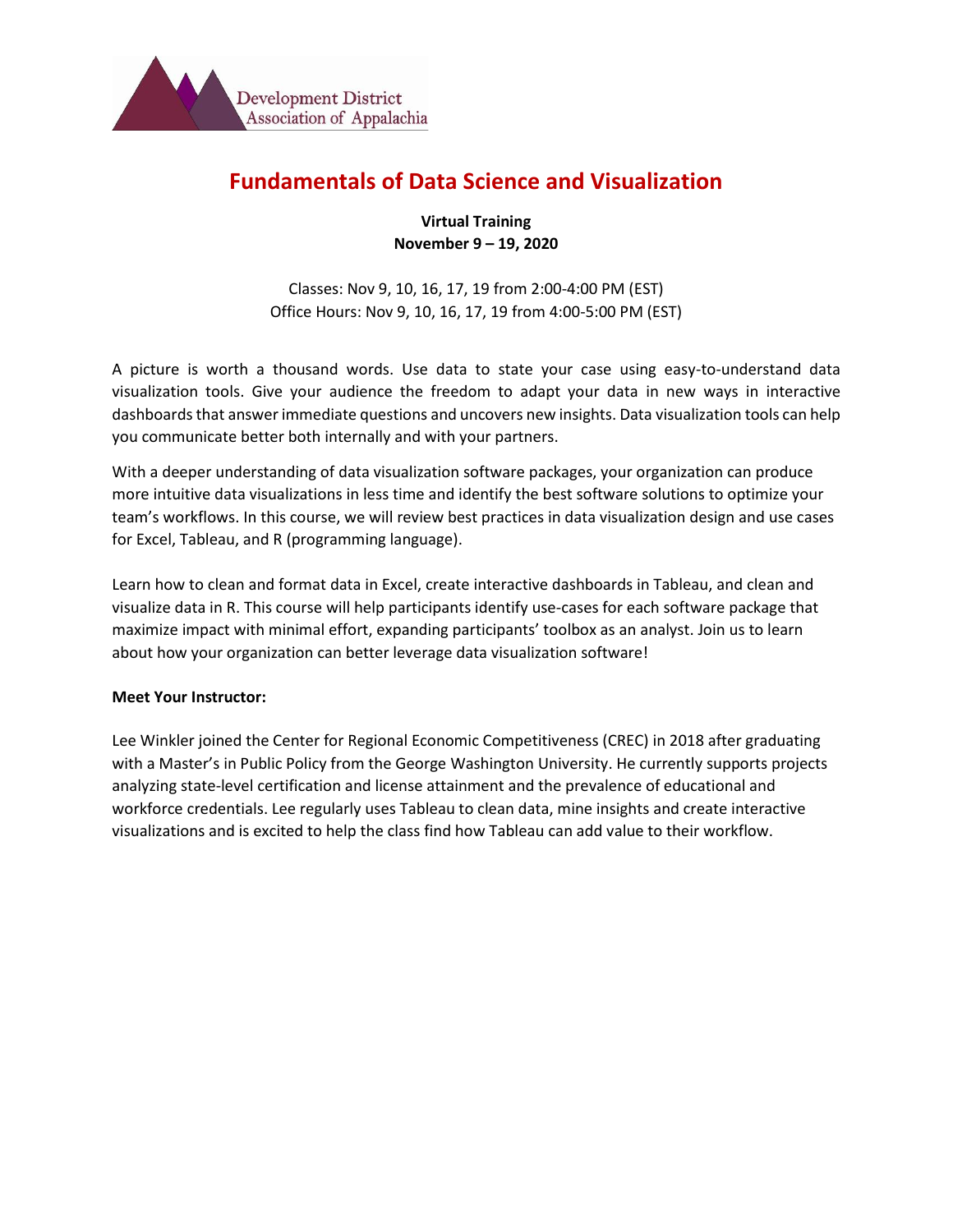

#### **Training Prerequisites:**

None! This course is designed as an introduction these software packages and data visualization methods. All participants need is to be ready to learn, ask questions, and overcome challenges.

**Tools:** Laptop, wired/wireless mouse, Microsoft Excel, Tableau Desktop (personal, professional, or public version), and R Studio Cloud. Please install all applications and do any set-up before class. We will provide instructions for setting up R Studio Cloud before the first session.

- Microsoft Excel Online (free) is available at: [https://www.microsoft.com/en](https://www.microsoft.com/en-us/microsoft-365/buy/compare-all-microsoft-365-products?tab=1&irgwc=1&OCID=AID2000142_aff_7593_10078&tduid=(ir__ynbhesti90kftxvckk0sohznxf2xi2a36hwec3qn00)(7593)(10078)(techadvisor.co.uk)(803X112721X967a3d93a3d5d08fdcf4c1f4e036e21d)&irclickid=_ynbhesti90kftxvckk0sohznxf2xi2a36hwec3qn00&rtc=1)[us/microsoft-365/buy/compare-all-microsoft-365](https://www.microsoft.com/en-us/microsoft-365/buy/compare-all-microsoft-365-products?tab=1&irgwc=1&OCID=AID2000142_aff_7593_10078&tduid=(ir__ynbhesti90kftxvckk0sohznxf2xi2a36hwec3qn00)(7593)(10078)(techadvisor.co.uk)(803X112721X967a3d93a3d5d08fdcf4c1f4e036e21d)&irclickid=_ynbhesti90kftxvckk0sohznxf2xi2a36hwec3qn00&rtc=1) [products?tab=1&irgwc=1&OCID=AID2000142\\_aff\\_7593\\_10078&tduid=\(ir\\_\\_ynbhesti90k](https://www.microsoft.com/en-us/microsoft-365/buy/compare-all-microsoft-365-products?tab=1&irgwc=1&OCID=AID2000142_aff_7593_10078&tduid=(ir__ynbhesti90kftxvckk0sohznxf2xi2a36hwec3qn00)(7593)(10078)(techadvisor.co.uk)(803X112721X967a3d93a3d5d08fdcf4c1f4e036e21d)&irclickid=_ynbhesti90kftxvckk0sohznxf2xi2a36hwec3qn00&rtc=1) [ftxvckk0sohznxf2xi2a36hwec3qn00\)\(7593\)\(10078\)\(techadvisor.co.uk\)\(803X112721X967](https://www.microsoft.com/en-us/microsoft-365/buy/compare-all-microsoft-365-products?tab=1&irgwc=1&OCID=AID2000142_aff_7593_10078&tduid=(ir__ynbhesti90kftxvckk0sohznxf2xi2a36hwec3qn00)(7593)(10078)(techadvisor.co.uk)(803X112721X967a3d93a3d5d08fdcf4c1f4e036e21d)&irclickid=_ynbhesti90kftxvckk0sohznxf2xi2a36hwec3qn00&rtc=1) [a3d93a3d5d08fdcf4c1f4e036e21d\)&irclickid=\\_ynbhesti90kftxvckk0sohznxf2xi2a36hwec](https://www.microsoft.com/en-us/microsoft-365/buy/compare-all-microsoft-365-products?tab=1&irgwc=1&OCID=AID2000142_aff_7593_10078&tduid=(ir__ynbhesti90kftxvckk0sohznxf2xi2a36hwec3qn00)(7593)(10078)(techadvisor.co.uk)(803X112721X967a3d93a3d5d08fdcf4c1f4e036e21d)&irclickid=_ynbhesti90kftxvckk0sohznxf2xi2a36hwec3qn00&rtc=1) [3qn00&rtc=1.](https://www.microsoft.com/en-us/microsoft-365/buy/compare-all-microsoft-365-products?tab=1&irgwc=1&OCID=AID2000142_aff_7593_10078&tduid=(ir__ynbhesti90kftxvckk0sohznxf2xi2a36hwec3qn00)(7593)(10078)(techadvisor.co.uk)(803X112721X967a3d93a3d5d08fdcf4c1f4e036e21d)&irclickid=_ynbhesti90kftxvckk0sohznxf2xi2a36hwec3qn00&rtc=1) Create an account/log in for access.
- Public version of the Tableau desktop is available at: <https://public.tableau.com/s/download>
- R Studio Cloud <https://rstudio.cloud/>

# **Agenda**

(all times in Eastern)

# **Introduction to Data Science and Visualization in Excel November 9th 2:00-4:00 PM**

- **Covering:** Tall vs Wide Data; Pivoting Data; Database Design Elements; Cleaning and Preparing Data; Calculations and Formulas; Chart types and pivot tables; Using Vlookup to merge data; Useful plugins; Introduction to Microsoft Access; Creating a database; Using data from IPEDS on educational programs and completers to create a state-level dashboard for key occupations.
- **Homework:** Finish your in-class assignment and customize your Excel Dashboard.
- **Key Takeaways:** Participants will learn how to clean data in Excel and create a dashboard that visualizes IPEDS completer data by CIP code, matched with SOC data for their LDD.

# **Introduction to Tableau**

#### **November 10th 2:00-4:00 PM**

- **Covering:** Tableau basics and workspace; Connecting to a file and connecting multiple files; Creating a text table; Duplicating a worksheet; Sorting and filtering; Creating charts and maps; Mark Labels, Tooltips, Detail, Coloring; Using State Certifications and Licenses data to create an interactive, regional map of Certification and License Attainment and Earnings
- **Homework:** Finish your in-class assignment and continue to customize your Tableau Map.
- **Key Takeaways:** Participants will learn how to upload data to Tableau and use parameters to create an interactive data visualization.